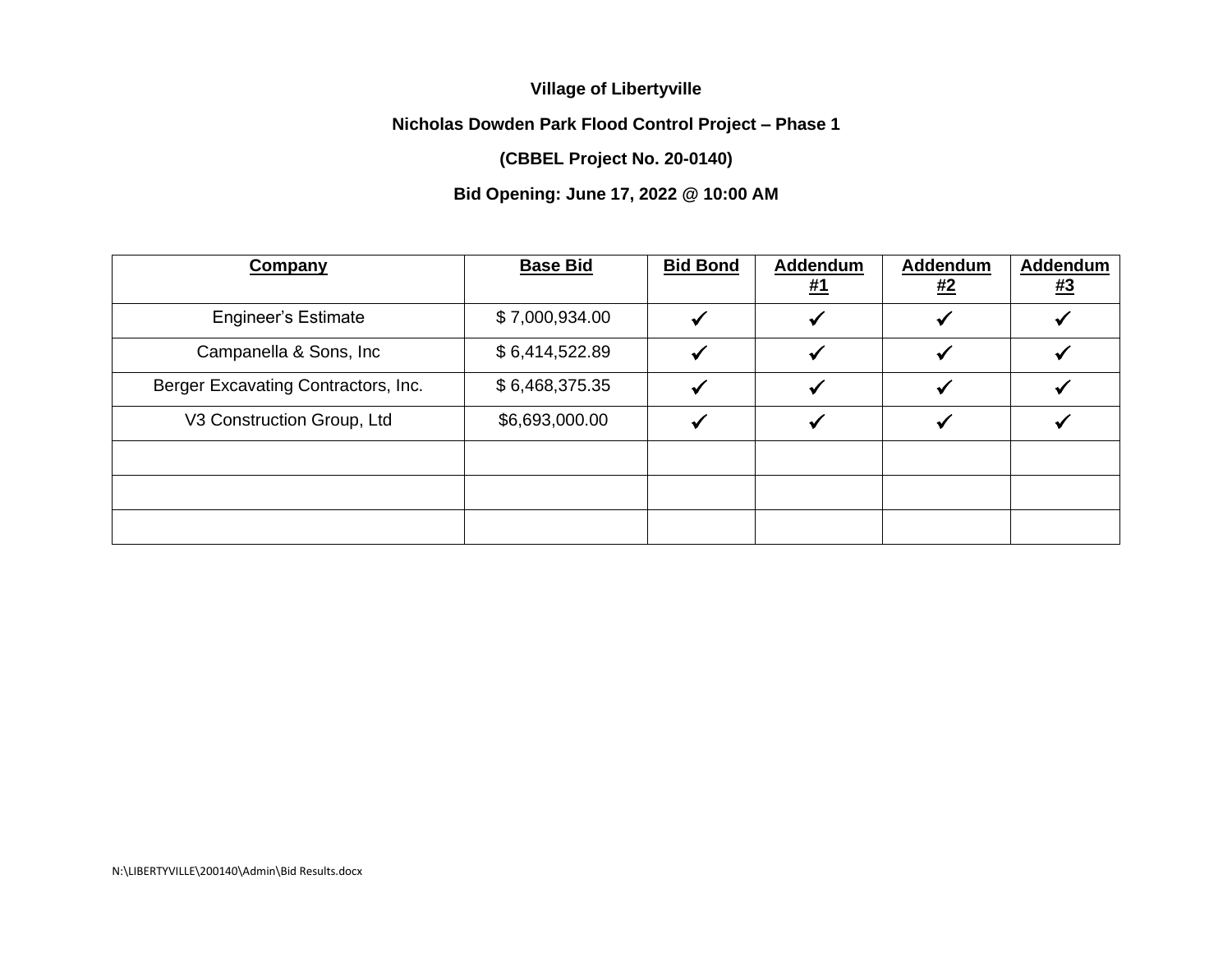**VILLAGE OF LIBERTYVILLE Nicholas Dowden Park FLOOD CONTROL PROJECT - PHASE 1 Bid Tab**

Christopher B. Burke Engineering, Ltd. 9575 West Higgins Road, Suite 600 Rosemont, Illinois 60018 (CBBEL Project No. 20-0140) DATE: June 17, 2022

|             |                                                                                     |             |                 | <b>Engineer's Estimate</b> |                   | Campanella & Sons, Inc. |                   | <b>Berger Excavating</b> |                   | V3 Construction Group, Ltd. |                   |
|-------------|-------------------------------------------------------------------------------------|-------------|-----------------|----------------------------|-------------------|-------------------------|-------------------|--------------------------|-------------------|-----------------------------|-------------------|
| <b>CODE</b> | <b>ITEMS</b>                                                                        | <b>UNIT</b> | <b>QUANTITY</b> | <b>UNIT PRICE</b>          | <b>TOTAL COST</b> | <b>UNIT PRICE</b>       | <b>TOTAL COST</b> | <b>UNIT PRICE</b>        | <b>TOTAL COST</b> | <b>UNIT PRICE</b>           | <b>TOTAL COST</b> |
| 20100110    | TREE REMOVAL (6 TO 15 UNITS DIAMETER)                                               | UNIT        | 275             | \$35.00                    | \$9,625.00        | \$12.10                 | \$3,327.50        | \$11.00                  | \$3,025.00        | \$12.00                     | \$3,300.00        |
| 20100210    | TREE REMOVAL (OVER 15 UNITS DIAMETER)                                               | UNIT        | 800             | \$45.00                    | \$36,000.00       | \$19.80                 | \$15,840.00       | \$18.00                  | \$14,400.00       | \$19.00                     | \$15,200.00       |
| *20101200   | TREE ROOT PRUNING                                                                   | EACH        | 20              | \$200.00                   | \$4,000.00        | \$99.00                 | \$1,980.00        | \$90.00                  | \$1,800.00        | \$95.00                     | \$1,900.00        |
| 20200100    | <b>EARTH EXCAVATION (BASIN)</b>                                                     | CU YD       | 71,500          | \$40.00                    | \$2,860,000.00    | \$30.57                 | \$2,185,755.00    | \$32.70                  | \$2,338,050.00    | \$32.65                     | \$2,334,475.00    |
| 20200100    | <b>EARTH EXCAVATION (PARKING STALLS)</b>                                            | CU YD       | 400             | \$50.00                    | \$20,000.00       | \$57.00                 | \$22,800.00       | \$50.00                  | \$20,000.00       | \$35.00                     | \$14,000.00       |
| 20200100    | EARTH EXCAVATION (NORTHERN SWALE)                                                   | CU YD       | 350             | \$50.00                    | \$17,500.00       | \$57.00                 | \$19,950.00       | \$53.00                  | \$18,550.00       | \$38.00                     | \$13,300.00       |
| 20201200    | REMOVAL AND DISPOSAL OF UNSUITABLE MATERIAL (TOPSOIL DISPOSAL)                      | CU YD       | 1,000           | \$50.00                    | \$50,000.00       | \$38.35                 | \$38,350.00       | \$46.00                  | \$46,000.00       | \$30.00                     | \$30,000.00       |
| *20800150   | TRENCH BACKFILL, SPECIAL (STORM SEWER)                                              | CU YD       | 400             | \$45.00                    | \$18,000.00       | \$73.04                 | \$29,216.00       | \$60.00                  | \$24,000.00       | \$93.00                     | \$37,200.00       |
| 21101505    | TOPSOIL EXCAVATION AND PLACEMENT (12")                                              | CU YD       | 16,500          | \$12.50                    | \$206,250.00      | \$15.91                 | \$262,515.00      | \$10.10                  | \$166,650.00      | \$14.00                     | \$231,000.00      |
| 21101625    | TOPSOIL FURNISH AND PLACE, 6"                                                       | SQ YD       | 1,500           | \$5.00                     | \$7,500.00        | \$7.15                  | \$10,725.00       | \$6.00                   | \$9,000.00        | \$6.25                      | \$9,375.00        |
| 25000100    | SEEDING, CLASS 1                                                                    | SQ YD       | 33,000          | \$3.00                     | \$99,000.00       | \$0.79                  | \$26,070.00       | \$1.95                   | \$64,350.00       | \$1.25                      | \$41,250.00       |
| 25100630    | <b>EROSION CONTROL BLANKET</b>                                                      | SQ YD       | 47,500          | \$3.00                     | \$142,500.00      | \$1.10                  | \$52,250.00       | \$1.15                   | \$54,625.00       | \$1.25                      | \$59,375.00       |
| *25200200   | SUPPLEMENTAL WATERING                                                               | UNIT        | 1,000           | \$100.00                   | \$100,000.00      | \$11.00                 | \$11,000.00       | \$50.00                  | \$50,000.00       | \$53.00                     | \$53,000.00       |
| 28000400    | PERIMETER EROSION BARRIER                                                           | <b>FOOT</b> | 4,250           | \$5.00                     | \$21,250.00       | \$2.75                  | \$11,687.50       | \$3.40                   | \$14,450.00       | \$2.50                      | \$10,625.00       |
| *28000500   | <b>CULVERT INLET PROTECTION</b>                                                     | EACH        | 8               | \$250.00                   | \$2,000.00        | \$330.00                | \$2,640.00        | \$265.00                 | \$2,120.00        | \$420.00                    | \$3,360.00        |
| *28000510   | <b>INLET FILTERS</b>                                                                | EACH        | 15              | \$150.00                   | \$2,250.00        | \$220.00                | \$3,300.00        | \$265.00                 | \$3,975.00        | \$320.00                    | \$4,800.00        |
| 28100107    | <b>STONE RIPRAP, RR-4</b>                                                           | SQ YD       | 500             | \$20.00                    | \$10,000.00       | \$126.62                | \$63,310.00       | \$98.00                  | \$49,000.00       | \$91.00                     | \$45,500.00       |
| 28200200    | <b>FILTER FABRIC</b>                                                                | SQ YD       | 500             | \$10.00                    | \$5,000.00        | \$3.75                  | \$1,875.00        | \$6.00                   | \$3,000.00        | \$5.50                      | \$2,750.00        |
| 35102400    | AGGREGATE BASE COURSE, TYPE B 12"                                                   | SQ YD       | 900             | \$15.00                    | \$13,500.00       | \$29.06                 | \$26,154.00       | \$22.25                  | \$20,025.00       | \$23.00                     | \$20,700.00       |
| 40300200    | BITUMINOUS MATERIALS (PRIME COAT)                                                   | POUND       | 1,000           | \$1.00                     | \$1,000.00        | \$0.01                  | \$10.00           | \$0.01                   | \$10.00           | \$0.10                      | \$100.00          |
| 40603080    | HOT-MIX ASPHALT BINDER COURSE, IL-19.0, N50                                         | <b>TON</b>  | 175             | \$95.00                    | \$16,625.00       | \$130.90                | \$22,907.50       | \$119.00                 | \$20,825.00       | \$120.00                    | \$21,000.00       |
| 40604060    | HOT-MIX ASPHALT SURFACE COURSE, IL-9.5, MIX "D", N50                                | <b>TON</b>  | 125             | \$100.00                   | \$12,500.00       | \$137.50                | \$17,187.50       | \$125.00                 | \$15,625.00       | \$130.00                    | \$16,250.00       |
| *42400200   | PORTLAND CEMENT CONCRETE SIDEWALK 5 INCH (SPECIAL)                                  | SQ FT       | 1,500           | \$8.00                     | \$12,000.00       | \$11.32                 | \$16,980.00       | \$10.34                  | \$15,510.00       | \$12.00                     | \$18,000.00       |
| *42400800   | DETECTABLE WARNINGS                                                                 | SQ FT       | 50              | \$50.00                    | \$2,500.00        | \$82.50                 | \$4,125.00        | \$39.00                  | \$1,950.00        | \$41.00                     | \$2,050.00        |
| *44000100   | <b>PAVEMENT REMOVAL</b>                                                             | SQ YD       | 1,400           | \$10.00                    | \$14,000.00       | \$16.84                 | \$23,576.00       | \$14.00                  | \$19,600.00       | \$12.00                     | \$16,800.00       |
| 44000200    | DRIVEWAY PAVEMENT REMOVAL                                                           | SQ YD       | 50              | \$20.00                    | \$1,000.00        | \$18.71                 | \$935.50          | \$14.00                  | \$700.00          | \$21.00                     | \$1,050.00        |
| 44000600    | SIDEWALK REMOVAL                                                                    | SQ FT       | 4,000           | \$3.00                     | \$12,000.00       | \$1.29                  | \$5,160.00        | \$1.15                   | \$4,600.00        | \$2.50                      | \$10,000.00       |
| *44201723   | CLASS D PATCHES, 6" (SPECIAL)                                                       | SQ YD       | 250             | \$60.00                    | \$15,000.00       | \$105.60                | \$26,400.00       | \$108.00                 | \$27,000.00       | \$100.00                    | \$25,000.00       |
| 50105220    | PIPE CULVERT REMOVAL                                                                | FOOT        | 20              | \$20.00                    | \$400.00          | \$56.13                 | \$1,122.60        | \$32.00                  | \$640.00          | \$14.00                     | \$280.00          |
| 52200800    | SEGMENTAL CONCRETE BLOCK WALL                                                       | SQ FT       | 600             | \$75.00                    | \$45,000.00       | \$66.78                 | \$40,068.00       | \$54.00                  | \$32,400.00       | \$53.00                     | \$31,800.00       |
| *54001002   | BOX CULVERT END SECTIONS, CULVERT NO. 2 (8'x3' RCBC) W/ GRATE                       | EACH        | 1               | \$10,000.00                | \$10,000.00       | \$21,014.87             | \$21,014.87       | \$26,000.00              | \$26,000.00       | \$39,900.00                 | \$39,900.00       |
| 54010604    | PRECAST CONCRETE BOX CULVERTS, 8'x3'                                                | <b>FOOT</b> | 100             | \$1,250.00                 | \$125,000.00      | \$1,088.91              | \$108,891.00      | \$1,265.00               | \$126,500.00      | \$1,500.00                  | \$150,000.00      |
| *54213663   | PRECAST REINFORCED CONCRETE FLARED END SECTIONS 18" W/ GRATE                        | EACH        | 1               | \$4,000.00                 | \$4,000.00        | \$2,636.57              | \$2,636.57        | \$2,000.00               | \$2,000.00        | \$3,100.00                  | \$3,100.00        |
| *54213669   | <b>PRECAST REINFORCED CONCRETE FLARED END SECTIONS 24" W/ GRATE</b>                 | EACH        | 1               | \$4,500.00                 | \$4,500.00        | \$3,248.28              | \$3,248.28        | \$2,500.00               | \$2,500.00        | \$3,300.00                  | \$3,300.00        |
| *54213675   | PRECAST REINFORCED CONCRETE FLARED END SECTIONS 30" W/ GRATE                        | EACH        | 4               | \$5,500.00                 | \$22,000.00       | \$4,177.36              | \$16,709.44       | \$7,500.00               | \$30,000.00       | \$3,300.00                  | \$13,200.00       |
| *54214509   | PRECAST REINFORCED CONCRETE FLARED END SECTIONS, EQUIVALENT ROUND-SIZE 24" W/ GRATE | EACH        | $\mathbf{1}$    | \$6,500.00                 | \$6,500.00        | \$5,705.01              | \$5,705.01        | \$3,950.00               | \$3,950.00        | \$3,700.00                  | \$3,700.00        |
| 550A0140    | STORM SEWERS, CLASS A, TYPE 1, 30"                                                  | <b>FOOT</b> | 20              | \$200.00                   | \$4,000.00        | \$268.28                | \$5,365.60        | \$125.00                 | \$2,500.00        | \$300.00                    | \$6,000.00        |
| 550A0340    | STORM SEWERS, CLASS A, TYPE 2, 12"                                                  | <b>FOOT</b> | 50              | \$125.00                   | \$6,250.00        | \$106.84                | \$5,342.00        | \$65.00                  | \$3,250.00        | \$220.00                    | \$11,000.00       |
| 550A0380    | STORM SEWERS, CLASS A, TYPE 2, 18"                                                  | <b>FOOT</b> | 20              | \$130.00                   | \$2,600.00        | \$182.08                | \$3,641.60        | \$78.00                  | \$1,560.00        | \$260.00                    | \$5,200.00        |
| 550A0410    | STORM SEWERS, CLASS A, TYPE 2, 24"                                                  | FOOT        | 80              | \$125.00                   | \$10,000.00       | \$163.44                | \$13,075.20       | \$150.00                 | \$12,000.00       | \$230.00                    | \$18,400.00       |
| 550A0430    | STORM SEWERS, CLASS A, TYPE 2, 30"                                                  | <b>FOOT</b> | 525             | \$150.00                   | \$78,750.00       | \$146.04                | \$76,671.00       | \$126.00                 | \$66,150.00       | \$280.00                    | \$147,000.00      |
| 550A0480    | STORM SEWERS, CLASS A, TYPE 2, 48"                                                  | <b>FOOT</b> | 15              | \$300.00                   | \$4,500.00        | \$522.14                | \$7,832.10        | \$266.00                 | \$3,990.00        | \$420.00                    | \$6,300.00        |
| 540A4900    | STORM SEWERS, CLASS A, TYPE 2 EQUIVALENT ROUND-SIZE 24"                             | <b>FOOT</b> | 100             | \$750.00                   | \$75,000.00       | \$262.26                | \$26,226.00       | \$270.00                 | \$27,000.00       | \$330.00                    | \$33,000.00       |
| *550B0040   | STORM SEWERS, CLASS B, TYPE 16"                                                     | <b>FOOT</b> | 300             | \$50.00                    | \$15,000.00       | \$51.34                 | \$15,402.00       | \$54.50                  | \$16,350.00       | \$39.00                     | \$11,700.00       |
| *550B0330   | STORM SEWERS, CLASS B, TYPE 2 6"                                                    | <b>FOOT</b> | 250             | \$60.00                    | \$15,000.00       | \$57.91                 | \$14,477.50       | \$56.00                  | \$14,000.00       | \$43.00                     | \$10,750.00       |
| *550B0360   | STORM SEWERS, CLASS B, TYPE 2 15"                                                   | <b>FOOT</b> | 20              | \$75.00                    | \$1,500.00        | \$221.96                | \$4,439.20        | \$140.00                 | \$2,800.00        | \$120.00                    | \$2,400.00        |
| *55100100   | STORM SEWER REMOVAL 4"                                                              | FOOT        | 25              | \$10.00                    | \$250.00          | \$23.00                 | \$575.00          | \$18.00                  | \$450.00          | \$11.00                     | \$275.00          |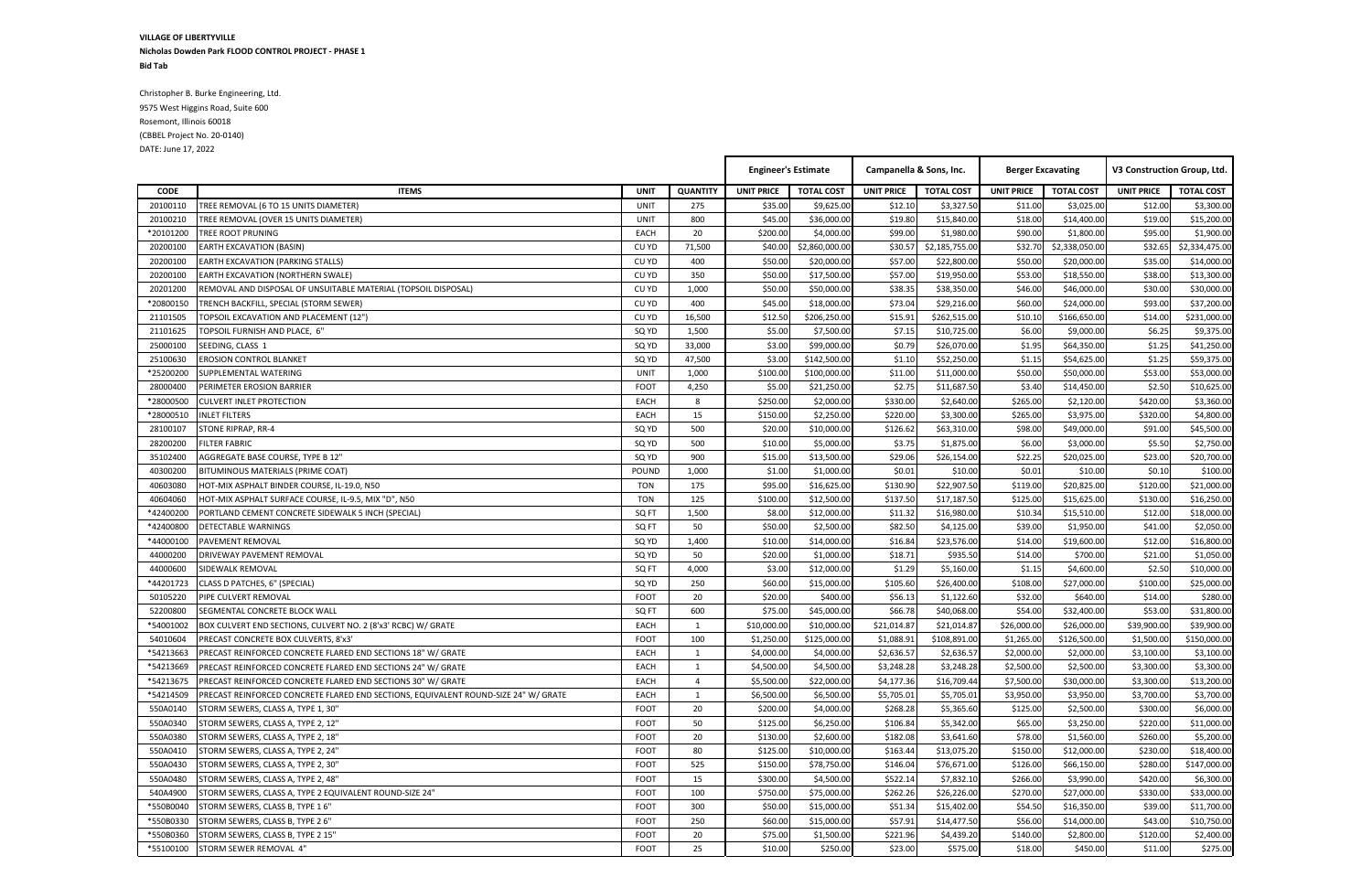|                      |                                                                                                                       |                            |                | <b>Engineer's Estimate</b> |                           | Campanella & Sons, Inc. |                           | <b>Berger Excavating</b> |                            | V3 Construction Group, Ltd. |                           |
|----------------------|-----------------------------------------------------------------------------------------------------------------------|----------------------------|----------------|----------------------------|---------------------------|-------------------------|---------------------------|--------------------------|----------------------------|-----------------------------|---------------------------|
| *55100200            | STORM SEWER REMOVAL 6"                                                                                                | <b>FOOT</b>                | 250            | \$10.00                    | \$2,500.00                | \$24.93                 | \$6,232.50                | \$18.00                  | \$4,500.00                 | \$11.00                     | \$2,750.00                |
| *55100300            | STORM SEWER REMOVAL 8"                                                                                                | <b>FOOT</b>                | 50             | \$10.00                    | \$500.00                  | \$21.31                 | \$1,065.50                | \$18.00                  | \$900.00                   | \$11.00                     | \$550.00                  |
| *55100400            | STORM SEWER REMOVAL 10"                                                                                               | <b>FOOT</b>                | 225            | \$10.00                    | \$2,250.00                | \$24.62                 | \$5,539.50                | \$18.00                  | \$4,050.00                 | \$12.00                     | \$2,700.00                |
| *55101200            | STORM SEWER REMOVAL 24"                                                                                               | <b>FOOT</b>                | 925            | \$20.00                    | \$18,500.00               | \$27.20                 | \$25,160.00               | \$25.00                  | \$23,125.00                | \$15.00                     | \$13,875.00               |
| *56100600            | DUCTILE IRON WATER MAIN, 6"                                                                                           | <b>FOOT</b>                | 50             | \$125.00                   | \$6,250.00                | \$137.62                | \$6,881.00                | \$155.00                 | \$7,750.00                 | \$370.00                    | \$18,500.00               |
| *56100900            | DUCTILE IRON WATER MAIN, 12"                                                                                          | <b>FOOT</b>                | 150            | \$150.00                   | \$22,500.00               | \$215.98                | \$32,397.00               | \$225.00                 | \$33,750.00                | \$520.00                    | \$78,000.00               |
| *56400500            | FIRE HYDRANTS TO BE REMOVED                                                                                           | <b>EACH</b>                | 3              | \$750.00                   | \$2,250.00                | \$2,158.20              | \$6,474.60                | \$1,275.00               | \$3,825.00                 | \$4,800.00                  | \$14,400.00               |
| *56400820            | FIRE HYDRANT WITH AUXILIARY VALVE AND VALVE BOX                                                                       | <b>EACH</b>                | 3              | \$6,500.00                 | \$19,500.00               | \$9,140.41              | \$27,421.23               | \$8,700.00               | \$26,100.00                | \$14,200.00                 | \$42,600.00               |
| 60108106             | PIPE UNDERDRAINS, TYPE 1, 6"                                                                                          | <b>FOOT</b>                | 6,250          | \$45.00                    | \$281,250.00              | \$37.27                 | \$232,937.50              | \$43.00                  | \$268,750.00               | \$30.00                     | \$187,500.00              |
| 60108108             | PIPE UNDERDRAINS, TYPE 1, 8"                                                                                          | <b>FOOT</b>                | 400            | \$65.00                    | \$26,000.00               | \$40.20                 | \$16,080.00               | \$95.00                  | \$38,000.00                | \$44.00                     | \$17,600.00               |
| *60200105            | CATCH BASINS, TYPE A, 4'-DIAMETER, TYPE 1 FRAME, OPEN LID                                                             | <b>EACH</b>                | 1              | \$4,500.00                 | \$4,500.00                | \$4,126.09              | \$4,126.09                | \$3,200.00               | \$3,200.00                 | \$4,000.00                  | \$4,000.00                |
| *60200805            | CATCH BASINS, TYPE A, 4'-DIAMETER, TYPE 8 GRATE                                                                       | EACH                       | 1              | \$4,500.00                 | \$4,500.00                | \$3,972.89              | \$3,972.89                | \$3,100.00               | \$3,100.00                 | \$4,400.00                  | \$4,400.00                |
| *60207605            | CATCH BASINS, TYPE C, TYPE 8 GRATE                                                                                    | EACH                       | 5              | \$2,500.00                 | \$12,500.00               | \$2,390.60              | \$11,953.00               | \$1,825.00               | \$9,125.00                 | \$1,900.00                  | \$9,500.00                |
| *60221100            | MANHOLES, TYPE A, 5'-DIAMETER, TYPE 1 FRAME, CLOSED LID                                                               | <b>EACH</b>                | 5              | \$6,000.00                 | \$30,000.00               | \$5,999.37              | \$29,996.85               | \$5,600.00               | \$28,000.00                | \$7,300.00                  | \$36,500.00               |
| *60223800            | MANHOLES, TYPE A, 6'-DIAMETER, TYPE 1 FRAME, CLOSED LID                                                               | <b>EACH</b>                | 3              | \$7,500.00                 | \$22,500.00               | \$9,635.62              | \$28,906.86               | \$9,400.00               | \$28,200.00                | \$11,200.00                 | \$33,600.00               |
| *60224459            | MANHOLES, TYPE A, 8'-DIAMETER, TYPE 1 FRAME, CLOSED LID                                                               | <b>EACH</b>                | 1              | \$9,000.00                 | \$9,000.00                | \$24,970.08             | \$24,970.08               | \$17,300.00              | \$17,300.00                | \$20,500.00                 | \$20,500.00               |
| *60234200            | NLETS, TYPE A, EJ 5030 FRAME AND LID                                                                                  | <b>EACH</b>                | $\overline{2}$ | \$2,500.00                 | \$5,000.00                | \$2,189.28              | \$4,378.56                | \$2,500.00               | \$5,000.00                 | \$1,900.00                  | \$3,800.00                |
| *60400105            | FRAMES, TYPE 1 (EJ 5050 FRAME AND LID)                                                                                | <b>EACH</b>                | 1              | \$500.00                   | \$500.00                  | \$1,072.07              | \$1,072.07                | \$1,200.00               | \$1,200.00                 | \$690.00                    | \$690.00                  |
| *60603500            | COMBINATION CONCRETE CURB AND GUTTER REMOVAL AND REPLACEMENT                                                          | <b>FOOT</b>                | 1,300          | \$30.00                    | \$39,000.00               | \$61.35                 | \$79,755.00               | \$35.75                  | \$46,475.00                | \$46.00                     | \$59,800.00               |
| *66900200            | NON-SPECIAL WASTE DISPOSAL                                                                                            | CU YD                      | 1,000          | \$100.00                   | \$100,000.00              | \$80.00                 | \$80,000.00               | \$0.01                   | \$10.00                    | \$78.00                     | \$78,000.00               |
| *66900530            | SOIL DISPOSAL ANALYSIS                                                                                                | <b>EACH</b>                | 5              | \$2,000.00                 | \$10,000.00               | \$1,430.00              | \$7,150.00                | \$1.00                   | \$5.00                     | \$1,600.00                  | \$8,000.00                |
| *66901001            | REGULATED SUBSTANCES PRE-CONSTRUCTION PLAN                                                                            | L. SUM                     | 1              | \$5,000.00                 | \$5,000.00                | \$3,520.00              | \$3,520.00                | \$1.00                   | \$1.00                     | \$1,600.00                  | \$1,600.00                |
| *66901003            | REGULATED SUBSTANCES FINAL CONSTRUCTION REPORT                                                                        | L. SUM                     | 1              | \$5,000.00                 | \$5,000.00                | \$2,640.00              | \$2,640.00                | \$1.00                   | \$1.00                     | \$1,600.00                  | \$1,600.00                |
| *66901006            | REGULATED SUBSTANCES MONITORING                                                                                       | <b>CAL DAY</b>             | 10             | \$500.00                   | \$5,000.00                | \$968.00                | \$9,680.00                | \$1.00                   | \$10.00                    | \$1,600.00                  | \$16,000.00               |
| 67100100             | MOBILIZATION                                                                                                          | L. SUM                     | $\mathbf{1}$   | \$250,000.00               | \$250,000.00              | \$230,000.00            | \$230,000.00              | \$335,000.00             | \$335,000.00               | \$205,000.00                | \$205,000.00              |
| *70100100            | TRAFFIC CONTROL AND PROTECTION (SPECIAL)                                                                              | L. SUM                     | 1              | \$125,000.00               | \$125,000.00              | \$20,000.00             | \$20,000.00               | \$35,000.00              | \$35,000.00                | \$13,000.00                 | \$13,000.00               |
| 72000100             | SIGN PANEL - TYPE 1                                                                                                   | SQ FT                      | 10             | \$50.00                    | \$500.00                  | \$55.00                 | \$550.00                  | \$24.00                  | \$240.00                   | \$110.00                    | \$1,100.00                |
| 72900100             | <b>METAL POST - TYPE A</b>                                                                                            | <b>FOOT</b>                | 30             | \$50.00                    | \$1,500.00                | \$27.50                 | \$825.00                  | \$30.00                  | \$900.00                   | \$53.00                     | \$1,590.00                |
| 78000100             | THERMOPLASTIC PAVEMENT MARKING - LETTERS AND SYMBOLS                                                                  | SQ FT                      | 50             | \$10.00                    | \$500.00                  | \$38.50                 | \$1,925.00                | \$15.00                  | \$750.00                   | \$160.00                    | \$8,000.00                |
| 78000200             | THERMOPLASTIC PAVEMENT MARKING - LINE 4"                                                                              | <b>FOOT</b>                | 1,250          | \$4.00                     | \$5,000.00                | \$6.05                  | \$7,562.50                | \$2.00                   | \$2,500.00                 | \$6.00                      | \$7,500.00                |
| 78000400             | THERMOPLASTIC PAVEMENT MARKING - LINE 6'                                                                              | <b>FOOT</b>                | 150            | \$6.00                     | \$900.00                  | \$9.35                  | \$1,402.50                | \$3.00                   | \$450.00                   | \$11.00                     | \$1,650.00                |
| 78000600             | THERMOPLASTIC PAVEMENT MARKING - LINE 12"                                                                             | <b>FOOT</b>                | 175            | \$8.00                     | \$1,400.00                | \$18.70                 | \$3,272.50                | \$6.00                   | \$1,050.00                 | \$22.00                     | \$3,850.00                |
| *80400100            | ELECTRIC SERVICE INSTALLATION                                                                                         | EACH                       | $\mathbf{1}$   | \$1,500.00                 | \$1,500.00                | \$4,082.24              | \$4,082.24                | \$2,500.00               | \$2,500.00                 | \$14,000.00                 | \$14,000.00               |
| *80400200            | ELECTRIC UTILITY SERVICE CONNECTION                                                                                   | EACH                       | 1              | \$10,000.00                | \$10,000.00               | \$10,000.00             | \$10,000.00               | \$10,000.00              | \$10,000.00                | \$11,000.00                 | \$11,000.00               |
| 81028730             | UNDERGROUND CONDUIT, COILABLE NONMETALLIC CONDUIT, 1 1/4" DIA.                                                        | <b>FOOT</b>                | 805            | \$20.00                    | \$16,100.00               | \$12.50                 | \$10,062.50               | \$20.14                  | \$16,212.70                | \$12.00                     | \$9,660.00                |
| 81028750<br>81702110 | UNDERGROUND CONDUIT, COILABLE NONMETALLIC CONDUIT, 2" DIA.                                                            | <b>FOOT</b><br><b>FOOT</b> | 585<br>1,395   | \$30.00<br>\$2.50          | \$17,550.00<br>\$3,487.50 | \$21.65<br>\$1.67       | \$12,665.25<br>\$2,329.65 | \$25.19<br>\$2.00        | \$14,736.15<br>\$2,790.00  | \$16.00                     | \$9,360.00                |
| 81702130             | ELECTRIC CABLE IN CONDUIT, 600V (XLP-TYPE USE) 1/C NO. 10<br>ELECTRIC CABLE IN CONDUIT, 600V (XLP-TYPE USE) 1/C NO. 6 | <b>FOOT</b>                | 1,890          | \$5.00                     | \$9,450.00                | \$2.68                  | \$5,065.20                | \$2.60                   | \$4,914.00                 | \$3.00<br>\$4.00            | \$4,185.00<br>\$7,560.00  |
| 81702170             |                                                                                                                       |                            |                | \$7.50                     |                           | \$7.48                  |                           | \$7.50                   |                            | \$9.00                      |                           |
| 83600200             | ELECTRIC CABLE IN CONDUIT, 600V (XLP-TYPE USE) 1/C NO. 2/0<br>IGHT POLE FOUNDATION, 24" DIAMETER.                     | <b>FOOT</b><br><b>FOOT</b> | 1,785<br>6     | \$250.00                   | \$13,387.50<br>\$1,500.00 | \$535.11                | \$13,351.80<br>\$3,210.66 | \$1,800.00               | \$13,387.50<br>\$10,800.00 | \$650.00                    | \$16,065.00<br>\$3,900.00 |
| 84200804             | REMOVAL OF POLE FOUNDATION                                                                                            | EACH                       | $\mathbf{1}$   | \$500.00                   | \$500.00                  | \$945.73                | \$945.73                  | \$1,325.00               | \$1,325.00                 | \$350.00                    | \$350.00                  |
| 84400105             | RELOCATE EXISTING LIGHTING UNIT                                                                                       | <b>EACH</b>                | 3              | \$5,000.00                 | \$15,000.00               | \$3,665.98              | \$10,997.94               | \$3,700.00               | \$11,100.00                | \$4,700.00                  | \$14,100.00               |
| *X0320067            | <b>BENCH REMOVAL</b>                                                                                                  | <b>EACH</b>                | 6              | \$50.00                    | \$300.00                  | \$324.43                | \$1,946.58                | \$450.00                 | \$2,700.00                 | \$280.00                    | \$1,680.00                |
| *X0325815            | REMOVE EXISTING CABLE                                                                                                 | <b>FOOT</b>                | 200            | \$5.00                     | \$1,000.00                | \$2.46                  | \$492.00                  | \$10.00                  | \$2,000.00                 | \$2.75                      | \$550.00                  |
| *X0322881            | TREE TRIMMING                                                                                                         | <b>EACH</b>                | 10             | \$250.00                   | \$2,500.00                | \$99.00                 | \$990.00                  | \$90.00                  | \$900.00                   | \$95.00                     | \$950.00                  |
| *X0426200            | DEWATERING                                                                                                            | L. SUM                     | 1              | \$100,000.00               | \$100,000.00              | \$23,195.82             | \$23,195.82               | \$22,000.00              | \$22,000.00                | \$7,900.00                  | \$7,900.00                |
| *X1200043            | PRECAST CONCRETE JUNCTION CHAMBER, 10'x12'                                                                            | <b>EACH</b>                | $\mathbf{1}$   | \$75,000.00                | \$75,000.00               | \$74,645.01             | \$74,645.01               | \$78,500.00              | \$78,500.00                | \$84,500.00                 | \$84,500.00               |
| *X1400088            | POWER PEDESTAL                                                                                                        | <b>EACH</b>                | $\overline{2}$ | \$5,000.00                 | \$10,000.00               | \$3,568.90              | \$7,137.80                | \$6,000.00               | \$12,000.00                | \$2,700.00                  | \$5,400.00                |
| *X1400395            | LIGHTING PANELBOARD                                                                                                   | <b>EACH</b>                | $\mathbf{1}$   | \$5,000.00                 | \$5,000.00                | \$6,919.06              | \$6,919.06                | \$1,000.00               | \$1,000.00                 | \$530.00                    | \$530.00                  |
| *X5610004            | DUCTILE IRON WATER MAIN FITTINGS                                                                                      | <b>POUND</b>               | 1,500          | \$5.00                     | \$7,500.00                | \$13.25                 | \$19,875.00               | \$9.00                   | \$13,500.00                | \$7.75                      | \$11,625.00               |
| *X5610704            | WATER MAIN REMOVAL, 4"                                                                                                | <b>FOOT</b>                | 50             | \$20.00                    | \$1,000.00                | \$62.04                 | \$3,102.00                | \$45.00                  | \$2,250.00                 | \$180.00                    | \$9,000.00                |
| *X5610712            | WATER MAIN REMOVAL, 12"                                                                                               | <b>FOOT</b>                | 125            | \$20.00                    | \$2,500.00                | \$51.19                 | \$6,398.75                | \$45.00                  | \$5,625.00                 | \$220.00                    | \$27,500.00               |
| *X8100105            | <b>CONDUIT SPLICE</b>                                                                                                 | EACH                       | 1              | \$500.00                   | \$500.00                  | \$593.70                | \$593.70                  | \$3,500.00               | \$3,500.00                 | \$320.00                    | \$320.00                  |
| *Z0013798            | <b>CONSTRUCTION LAYOUT</b>                                                                                            | L. SUM                     | $\mathbf{1}$   | \$50,000.00                | \$50,000.00               | \$60,000.00             | \$60,000.00               | \$28,200.00              | \$28,200.00                | \$45,200.00                 | \$45,200.00               |
| *Z0017400            | DRAINAGE & UTILITY STRUCTURES TO BE ADJUSTED                                                                          | <b>EACH</b>                | 6              | \$500.00                   | \$3,000.00                | \$382.84                | \$2,297.04                | \$700.00                 | \$4,200.00                 | \$1,100.00                  | \$6,600.00                |
| *Z0018700            | DRAINAGE STRUCTURE TO BE REMOVED                                                                                      | <b>EACH</b>                | 14             | \$750.00                   | \$10,500.00               | \$736.33                | \$10,308.62               | \$540.00                 | \$7,560.00                 | \$260.00                    | \$3,640.00                |
| *Z0022800            | <b>FENCE REMOVAL</b>                                                                                                  | <b>FOOT</b>                | 650            | \$10.00                    | \$6,500.00                | \$11.88                 | \$7,722.00                | \$8.00                   | \$5,200.00                 | \$11.00                     | \$7,150.00                |